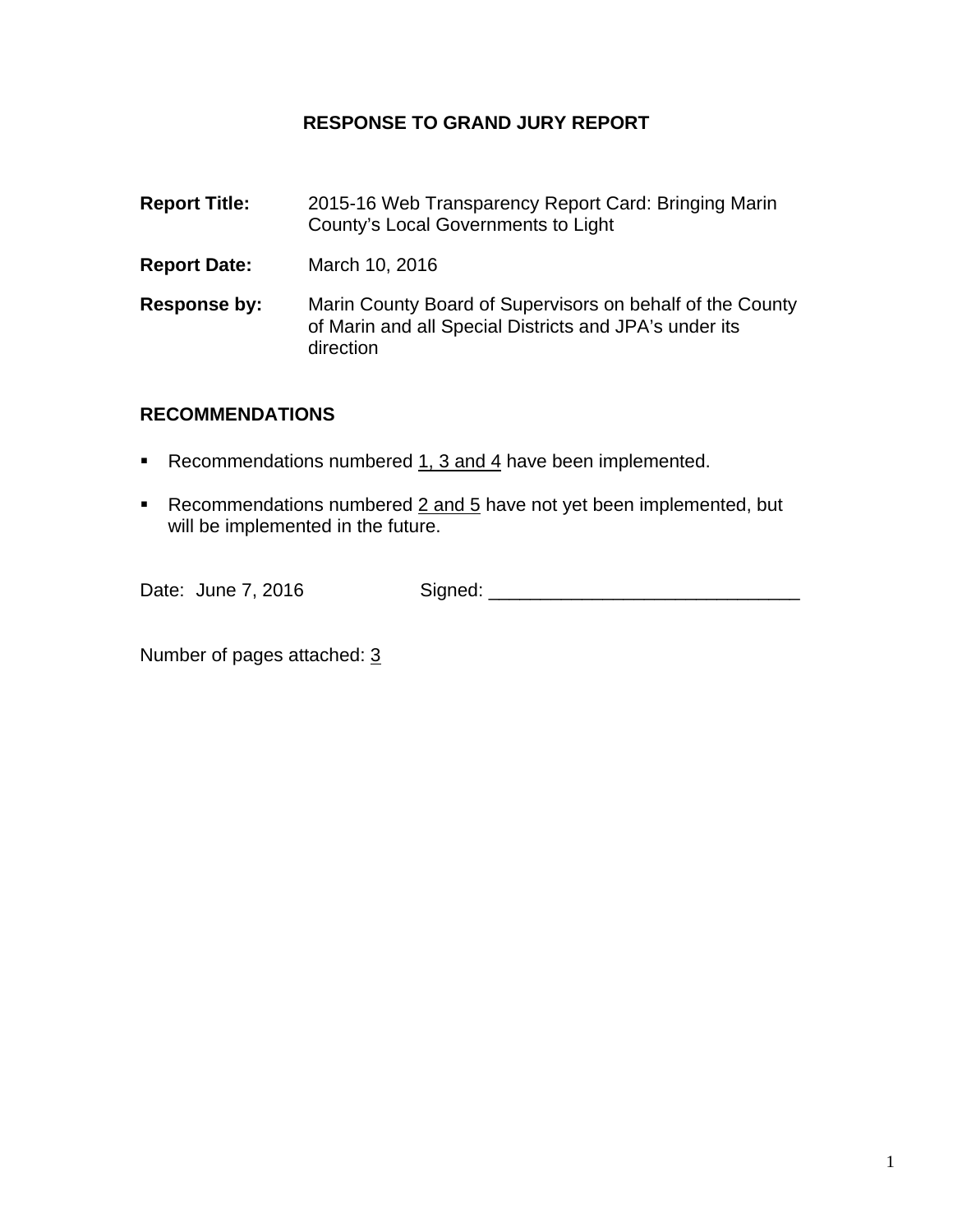# **Marin County Board of Supervisors**

Response to Findings and Recommendations from Grand Jury Report *"2015-16 Web Transparency Report Card: Bringing Marin County's Local Governments to Light" – (March 10, 2016)*

### **RECOMMENDATIONS**

**The Marin County Civil Grand Jury recommends that:** 

**R1. The agency should improve its web transparency score to "B-" (or better), by updating its website and submitting the appropriate self-audit form. The form may be obtained by emailing: grandjury-audit@marincounty.org.** 

Response: This recommendation has been implemented. For example, the Department of Finance now offers on its public web site a comprehensive listing with summary information regarding each special district under the Board of Supervisors, as well as a link to the County Special Districts' Budget for budget and related financial information. This information can be found at: http://www.marincounty.org/depts/df/special-districts.

The County supports transparency and has made several efforts in this area in recent years, winning awards and accolades from statewide or national organizations. We've received the Government Finance Officers Association (GFOA) Distinguished Budget Presentation Award, the International City/County Management Association (ICMA) Certificate of Distinction for Performance Measurement for the County Budget, and the GFOA's Excellence Award in governmental accounting and financial reporting for its Comprehensive Annual Financial Report (CAFR). In recent years, we've also received several national "Savvy" awards for our public communications program from the City-County Communications & Marketing Association (3CMA).

The County remains interested in finding straightforward and effective ways to improve its transparency per the Grand Jury's recommendations, and we thank the Grand Jury for its suggestions. Since December, when we initially requested clarification and advice from the Grand Jury, we've implemented several recommended improvements, summarized below. We were unfortunately unable to implement many of these enhancements in time to meet the Grand Jury's December 11, 2015 deadline.

# **Elected Officials and Administrative Officials**

Regarding "incomplete" grades in the area of "Elected Officials" and "Administrative Officials," we've provided a link to the State Controller's Government Compensation in California website a[t publicpay.ca.gov t](http://publicpay.ca.gov/)o increase our transparency of employee pay and benefits. We believe this will avoid confusion and maintenance of duplicative sources for the same information, and is fully compliant with Government Code [12463 a](http://leginfo.legislature.ca.gov/faces/codes_displaySection.xhtml?sectionNum=12463.&lawCode=GOV)n[d 53908 \(](http://leginfo.legislature.ca.gov/faces/codes_displaySection.xhtml?sectionNum=53908.&lawCode=GOV)the Grand Jury cited Government Code 53909, but we believe the Grand Jury intended to cite 53908).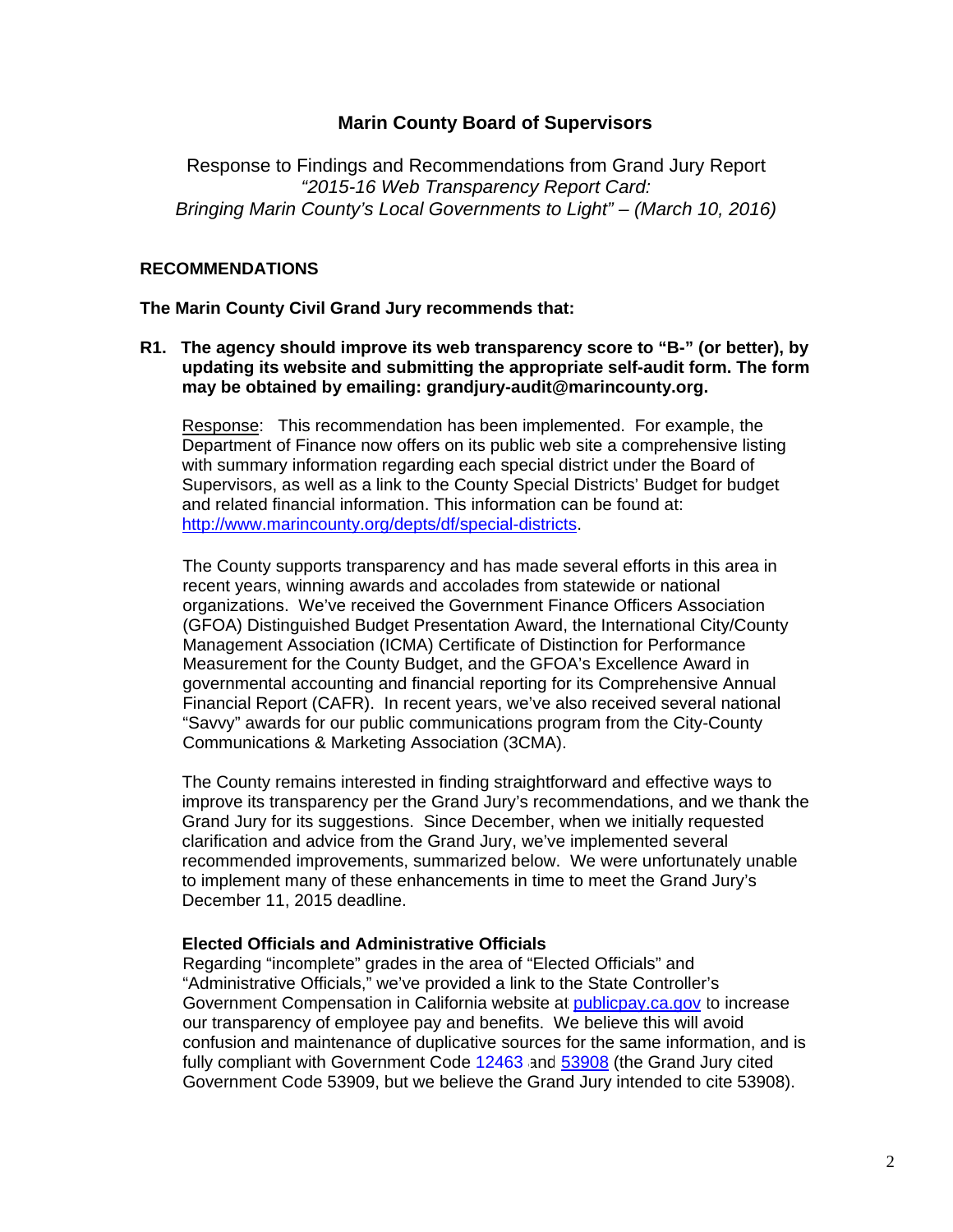Regarding procedures and guidelines for elected officials more specifically, the Marin Count[y Registrar of Voters p](http://www.marincounty.org/depts/rv)osts a wealth of information on its public website. We've since included a link on the [Board of Supervisors home page t](http://www.marincounty.org/depts/bs)o more easily refer members of the public to the Registrar's information regarding [election procedures and guidelines.](http://www.marincounty.org/depts/rv/election-info) 

#### **Municipal Specific**

Regarding an "incomplete" grade from the Grand Jury in the category of "Municipal Specific," we now post copies of contracts with federal and state lobbying firms online under th[e County Administrator's "Legislative Documents" website.](http://www.marincounty.org/depts/ad/divisions/management-and-budget/legislative-documents) 

#### **Contracts**

Regarding an "incomplete" grade from the Grand Jury in the area of "Contracts", we are in the process of implementing a new Enterprise Resources Planning (ERP) financial system, including enhanced and more centralized procurement guidelines and practices. We will evaluate opportunities to enhance transparency in this area after the new ERP financial system "goes-live" July 1, 2016.

All professional services contracts in excess of \$50,000 are approved by the Board of Supervisors in public meetings. Professional services contracts of \$50,000 or less are delegated to the County Administrator consistent with State law – followed by a quarterly report to the Board of Supervisors in a public meeting with summary detail regarding contracts approved on a delegated basis.

#### **R2. The agency should file and keep updated its Statement of Facts with the California Secretary of State and the Marin County Clerk as required by California Code §53051.**

Response: This recommendation has not been implemented, but it will be in the future. We should note that County Counsel has determined that the County of Marin is specifically exempted from filing pursuant to Government Code \$53050, and that all of its County Service Areas and Permanent Road Divisions, listed per Attachment A, are not required to file under Sectio[n 53051 s](http://leginfo.legislature.ca.gov/faces/codes_displaySection.xhtml?sectionNum=53051.&lawCode=GOV)ince they are political subdivisions that do not meet the definition of a "public agency" and are overseen by the Board of Supervisors acting in that capacity and are not separate legal entities apart from the County.

Also per Attachment A, in the categories of Other Special Districts, Sewer Maintenance Districts, Joint Powers Agencies or Other Agencies/Conduit Financing Authorities, County Counsel has determined that these agencies are legally required to file (or, out of an abundance of caution, should file) under Section 53051. Some, but not all, of these agencies have done so in the past. We are coordinating with appropriate County staff to ensure these agencies file on a timely basis going forward.

**R3. The agency should update its website to include information of the annual compensation of its elected officials, officers and employees; and this information should also be submitted to the Controller, as required by Sections 12463 and 53909 of the California Government Code.**